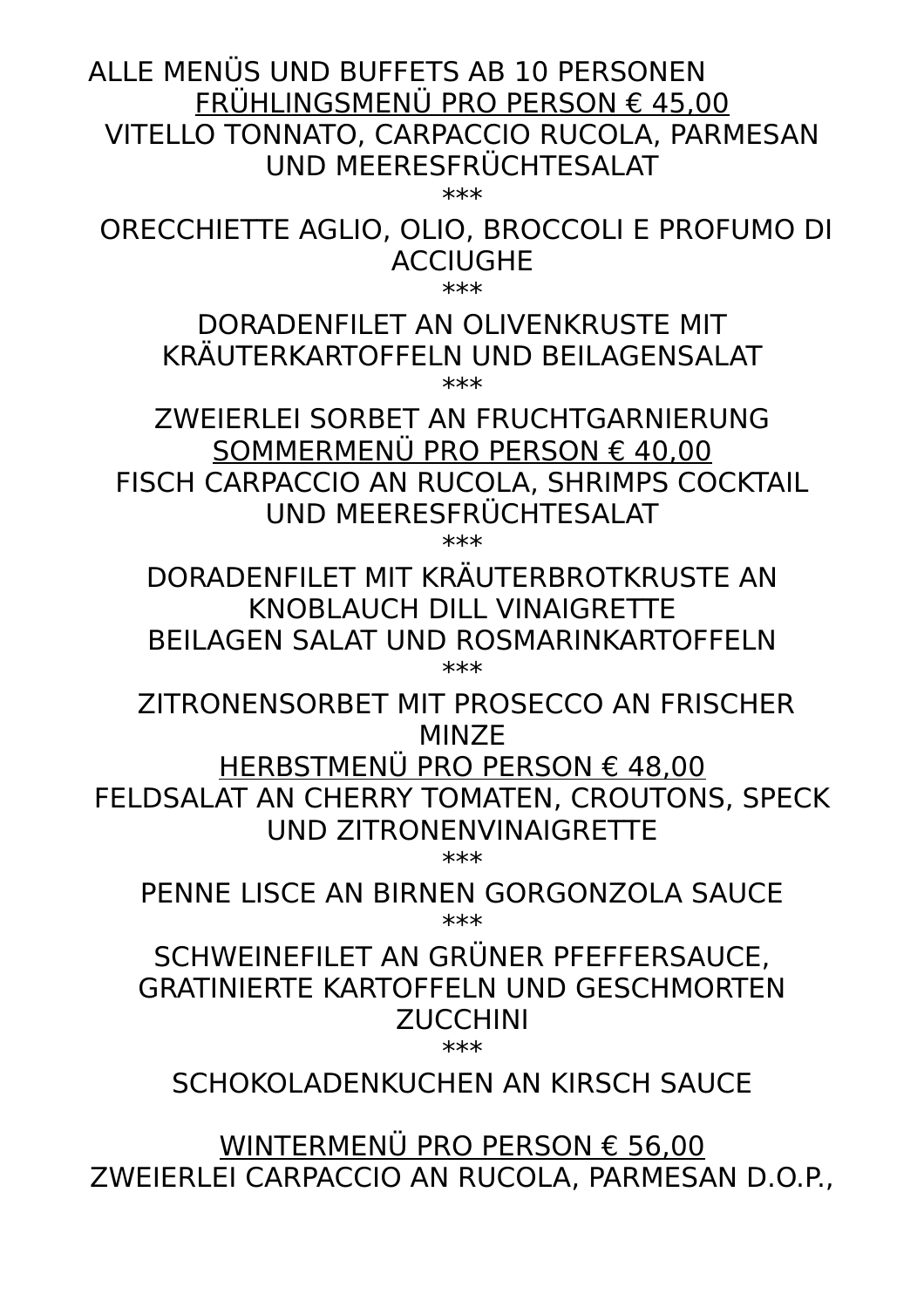CHAMPIGNONS UND PIKANTER SAUCE

\*\*\*

## KARTOFFELSUPPE AN SHRIMPS

\*\*\*

RINDERFIELT (180 G) AN CHAMPIGNONSSAUCE MIT BRATKARTOFFELN UND BROCCOLI

\*\*\*

### AMARETTO ZIMT SEMIFREDDO

### MENU CILENTANO PRO PERSON € 45,00 KÜRBISSUPPE AN SHRIMPS \*\*\*

MEZZE PENNE TRICOLORE AN KALBSBOLOGNESE \*\*\*

MAISPOULARDE AN PECORINO, PARMA SCHINKEN DAZU GRATINIERTER BLUMENKOHL UND BRATKARTOFFELN

\*\*\*

VANILLE CREME AN SAHNE UND FRUCHTSPIESS

MENU GIOVANNI PRO PERSON  $\epsilon$  42.00 TORETTE DI MELENZANE AN TOMATENSAUCE UND PARMESAN D.O.P. \*\*\*

WALDPILZRISOTTO

\*\*\*

SCALOPPINA VOM SCHWEIN ALLA BOLOGNESE AN BROCCOLI UND ROSMARINKARTOFFELN \*\*\*

OBSTSALAT AN VANILLE EIS

VEGETARISCHES MENU PRO PERSON € 29,00 MINESTRONE \*\*\*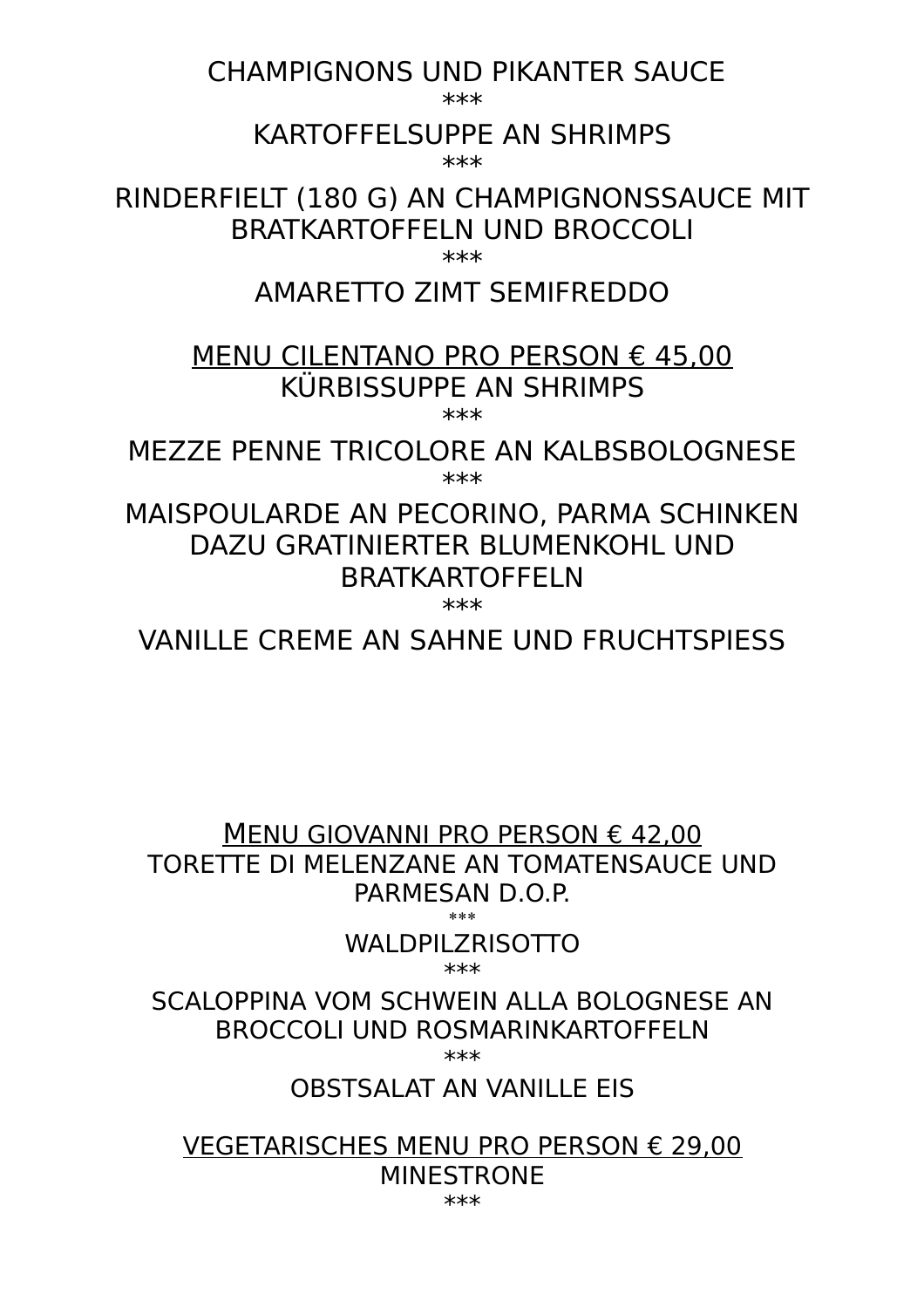GRATINIERTE CRESPELLE GEFÜLLT MIT RICOTTA SPINAT

\*\*\*

### APFELSTRUDEL AN VANILLE EIS

#### MENU NICOLA PRO PERSON € 35,00 EDELPILZ SUPPE AN CROSTINI \*\*\*

## GNOCCHI ALLA SORRENTINA

\*\*\*

ZUCCHINISCHIFFCHEN 4 KÄSE AN SAFRANSAUCE

\*\*\*

TIRAMISU´

BUFFET 1 PRO PERSON € 39,00 VITELLO TONNATO, CARPACCIO ZWEIERLEI RUCOLA PARMESAN UND PIKANTE SAUCE, GRILL GEMÜSE, TARALUCCI AN SCHAFSKÄSE CREME, FEIGENSENF UND WALNÜSSEN

\*\*\*

MEZZE PENNE TRICOLORE AN ZUCCHINI, HÄHNCHENBRUST STREIFEN UND GORGONZOLASAUCE

\*\*\*

## SALTIMBOCCA AN PRINCESSBOHNEN UND THYMIANKARTOFFELN

\*\*\*

PANNACOTTA AN WALDFRUCHTSAUCE UND FRISCHE MIN<sub>Z</sub>F

BUFFET 2 PRO PERSON € 45,00 MEERESFRÜCHTESALAT, CRESPELLE GEFÜLLT MIT CREMEFRAICH UND GERÄUCHERTEN LACHS, CRESPELLE GEFÜLLT MIT THUNFISCH KAPERN UND EISBERG SALAT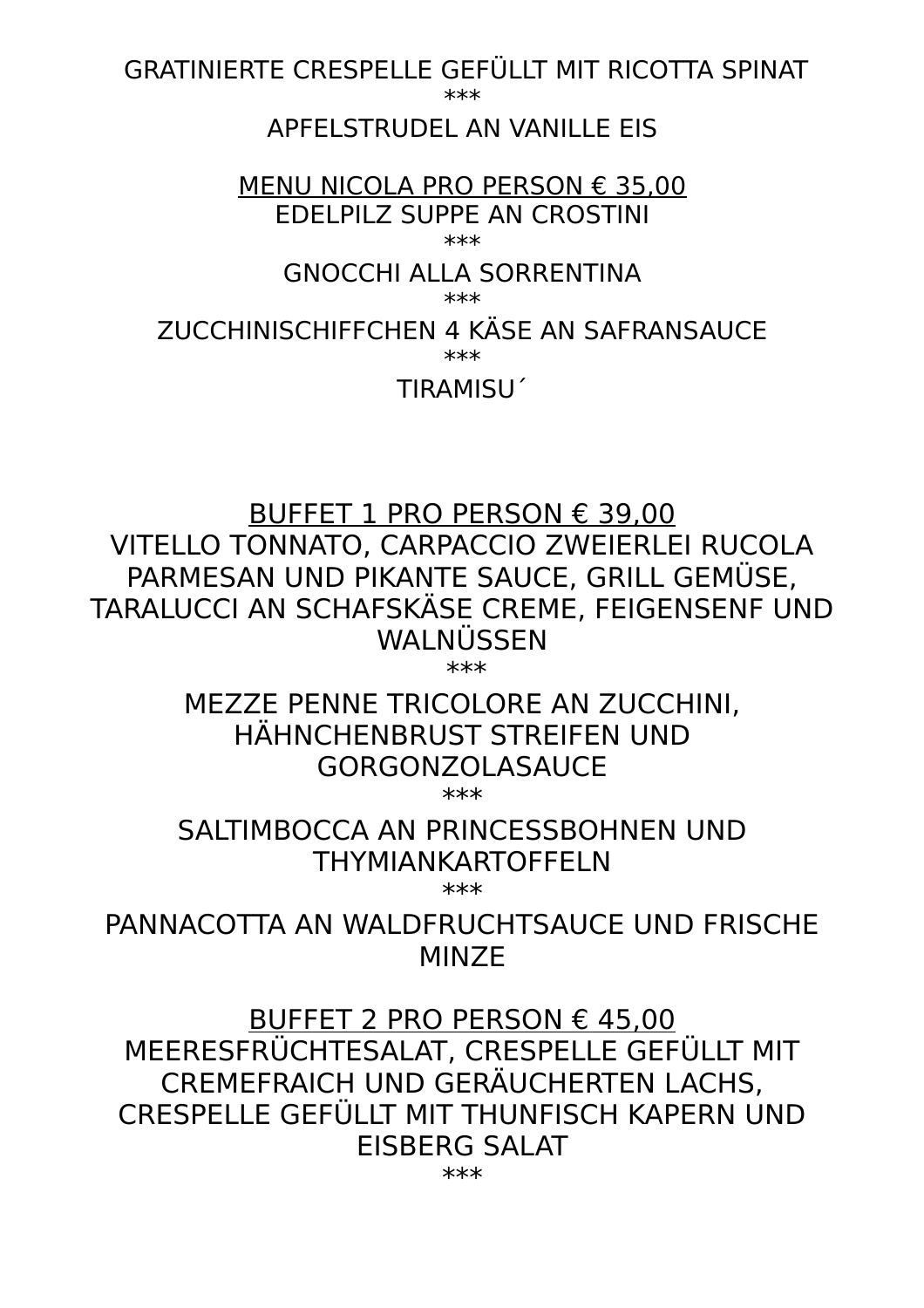GEMISCHTER SALAT MIT DREIERLEI VINAIGRETTE

\*\*\*

ORRECCHIETTE AGLIO, OLIO, PEPERONCINI, SARDELLEN UND BROCCOLL

\*\*\*

LACHSFILET AN WEISSWEINKRÄUTERSAUCE, SALZKARTOFFELN UND SPINAT

\*\*\*

## ZWEIERLEI SORBET

BUFFET 3 PRO PERSON  $\epsilon$  42.00 ARANCINI, GEFÜLLTE CHAMPIGNONS, TORETTE DI MELENZANE, GRILLGEMÜSE, OLIVEN UND GETROCKNETE TOMATENSAU \*\*\*

> MACCHERONI AN SALSICCIARAGÚ \*\*\*

KAI BSBRATEN AN GRATINIERTEN KARTOFFELN UND BROCCOLI

\*\*\*

VANILLE CREME AN SAHNE UND FRUCHTGARNIERUNG

 BUFFET 4 PRO PERSON € 39,00 ITALIENISCHE AUFSCHNITT/KÄSEPLATTE AN HONIGMELONE PARMASCHINKEN, OLIVEN UND GETROCKNETE TOMATEN

\*\*\*

PENNE LISCE AN TOMATEN BASILIKUM RICOTTA SAUCE AN GEHOBELTEN KÄSE

\*\*\*

SCALOPPINA VOM SCHWEIN ALLA BOLOGNESE AN GRATINIERTEM BLUMENKOHL UND KRÄUTER KARTOFFELN

\*\*\*